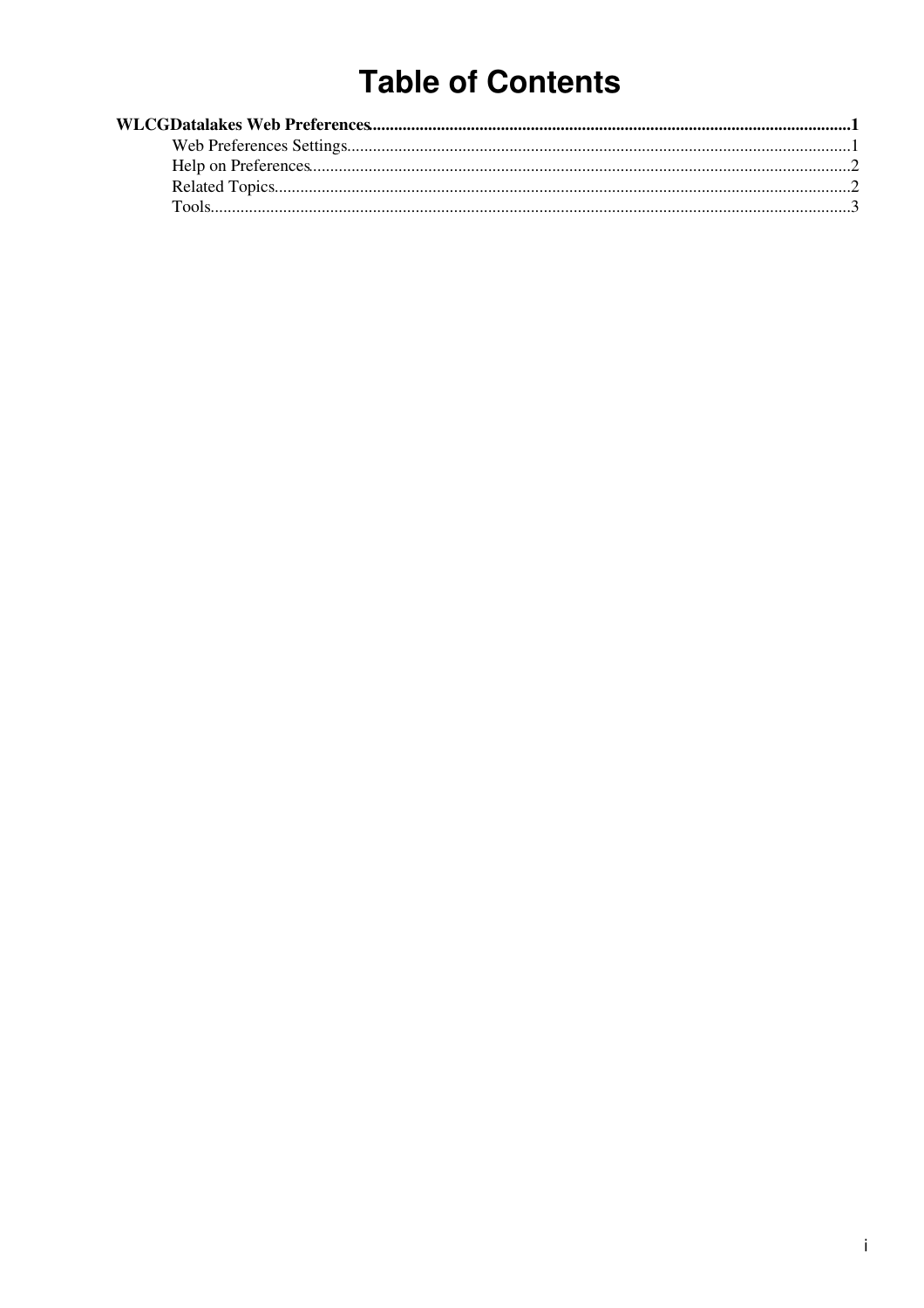# <span id="page-1-0"></span>**WLCGDatalakes Web Preferences**

The following settings are *web preferences* of the [WLCGDatalakes](https://twiki.cern.ch/twiki/bin/view/WLCGDatalakes/WebHome) web. These preferences overwrite the *site-level preferences* in [TWiki.TWikiPreferences](https://twiki.cern.ch/twiki/bin/view/TWiki/TWikiPreferences) and [Main.TWikiPreferences,](https://twiki.cern.ch/twiki/bin/view/Main/TWikiPreferences) and can be overwritten by *user preferences* (your personal topic, eg: [TWikiGuest](https://twiki.cern.ch/twiki/bin/view/Main/TWikiGuest) in the [Main](https://twiki.cern.ch/twiki/bin/view/Main/WebHome) web).

## <span id="page-1-1"></span>**Web Preferences Settings**

These settings override the defaults for this web only. See [full list of defaults with explanation.](https://twiki.cern.ch/twiki/bin/view/TWiki/TWikiPreferences#DefaultWebPreferences) Many of the settings below are commented out. Remove the # sign to enable a local customisation.

♦ •

- 
- Set WEBLOGOIMG =  $\triangle$  Set WEBLOGOURL = <http://www.cern.ch>
- ♦ Set WEBLOGOALT = CERN
- List of topics of the WLCGDatalakes web:
	- ♦ #Set WEBTOPICLIST = [Changes](https://twiki.cern.ch/twiki/bin/view/WLCGDatalakes/WebChanges) | [Index](https://twiki.cern.ch/twiki/bin/view/WLCGDatalakes/WebIndex) | [Search](https://twiki.cern.ch/twiki/bin/view/WLCGDatalakes/WebSearch) | Go

#### #D0D0D0

♦

- Web-specific background color: (Pick a lighter one of the [StandardColors\)](https://twiki.cern.ch/twiki/bin/view/TWiki/StandardColors).
	- $\triangle$  Set WEBBGCOLOR = #D0D0D0
	- ♦ *Note:* This setting is automatically configured when you create a web
- Image, URL and alternate tooltip text of web's logo.
	- *Note:* Don't add your own local logos to the [TWikiLogos](https://twiki.cern.ch/twiki/bin/view/TWiki/TWikiLogos) topic; create your own logos topic instead.
		- CERN #Set WEBLOGOIMG =
		- $\triangleq$  #Set WEBLOGOURL =<http://www.cern.ch>
		- $\triangle$  #Set WEBLOGOALT = CERN
- List this web in the [SiteMap](https://twiki.cern.ch/twiki/bin/view/TWiki/SiteMap). If you want the web listed, then set SITEMAPLIST to on, do not set NOSEARCHALL, and add the "what" and "use to..." description for the site map. Use links that include the name of the web, i.e. WLCGDatalakes.Topic links.

*Note:* Unlike other variables, the setting of SITEMAPLIST is **not** inherited from parent webs. It has to be set in **every** web that is to be listed in the [SiteMap](https://twiki.cern.ch/twiki/bin/view/TWiki/SiteMap)

- $\triangle$  Set SITEMAPLIST = on
- $\triangle$  Set SITEMAPWHAT = WLCGDatalakes
- ♦ Set SITEMAPUSETO = ...collaborate on WLCGDatalakes
- ♦ *Note:* Above settings are automatically configured when you create a web
- Exclude web from a web="all" search: (Set to on for hidden webs).
	- $\triangle$  Set NOSEARCHALL =
	- ♦ *Note:* This setting is automatically configured when you create a web
- Prevent automatic linking of [WikiWords](https://twiki.cern.ch/twiki/bin/view/TWiki/WikiWord) and acronyms (if set to on); link WikiWords (if empty); can be overwritten by web preferences:
	- $\triangle$  #Set NOAUTOLINK =
	- ◆ *Note*: You can still use the [[...][...]] syntax to link topics if you disabled WikiWord linking. The <noautolink> ... </noautolink> syntax can be used to prevents links within a block of text.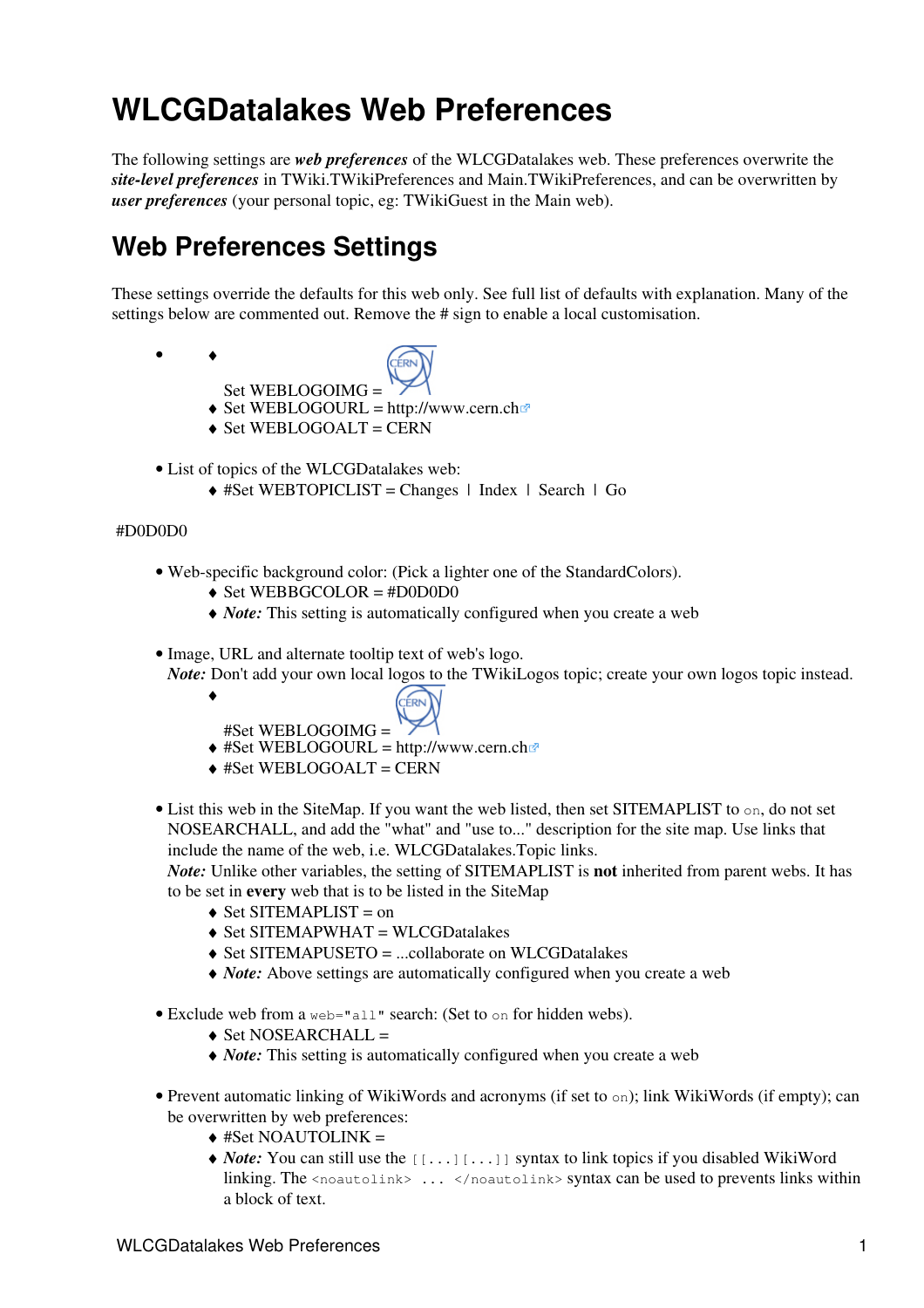- Default template for **new topics** for this web:
	- [WebTopicEditTemplate](https://twiki.cern.ch/twiki/bin/edit/WLCGDatalakes/WebTopicEditTemplate?topicparent=WLCGDatalakes.WebPreferences;nowysiwyg=1): Default template for new topics in this web. (Site-level is used if ♦ topic does not exist)
	- ♦ [TWiki.WebTopicEditTemplate:](https://twiki.cern.ch/twiki/bin/view/TWiki/WebTopicEditTemplate) Site-level default topic template
- Comma separated list of **forms** that can be attached to topics in this web. See [TWikiForms](https://twiki.cern.ch/twiki/bin/view/TWiki/TWikiForms) for more information.
	- $\triangle$  Set WEBFORMS =
- Users or groups who *are not* / *are* allowed to *view* / *change* / *rename* topics in the WLCGDatalakes web: (See [TWikiAccessControl\)](https://twiki.cern.ch/twiki/bin/view/TWiki/TWikiAccessControl).
	- $\triangle$  Set DENYWEBVIEW =
	- $\triangle$  Set ALLOWWEBVIEW =
	- $\triangle$  Set DENYWEBCHANGE = [TWikiGuest](https://twiki.cern.ch/twiki/bin/view/Main/TWikiGuest)
	- ♦ Set ALLOWWEBCHANGE = [TWikiAdminGroup,](https://twiki.cern.ch/twiki/bin/view/Main/TWikiAdminGroup) eulake-devops, eulake-coordination
	- ♦ Set DENYWEBRENAME = [TWikiGuest](https://twiki.cern.ch/twiki/bin/view/Main/TWikiGuest)
	- ♦ Set ALLOWWEBRENAME =
- Users or groups allowed to change or rename this WebPreferences topic: (e.g., [TWikiAdminGroup\)](https://twiki.cern.ch/twiki/bin/view/Main/TWikiAdminGroup)
	- ♦ Set ALLOWTOPICCHANGE = [TWikiAdminGroup](https://twiki.cern.ch/twiki/bin/view/Main/TWikiAdminGroup), [XavierEspinal](https://twiki.cern.ch/twiki/bin/edit/WLCGDatalakes/XavierEspinal?topicparent=WLCGDatalakes.WebPreferences;nowysiwyg=1)
	- ♦ Set ALLOWTOPICRENAME = nobody
- Web preferences that are **not** allowed to be overridden by sub-web, user or topic preferences:
	- Set FINALPREFERENCES = NOSEARCHALL, ATTACHFILESIZELIMIT, ♦ WIKIWEBMASTER, WEBCOPYRIGHT, WEBTOPICLIST, DENYWEBVIEW, ALLOWWEBVIEW, DENYWEBCHANGE, ALLOWWEBCHANGE, DENYWEBRENAME, ALLOWWEBRENAME

### <span id="page-2-0"></span>**Help on Preferences**

- A preference setting is defined by:
	- 3 or 6 spaces \* Set NAME = value Example:
		- $\triangle$  Set WEBBGCOLOR = #FFFFC0
- A preferences setting can be disabled with a # sign. Remove the # sign to enable a local customisation. Example:
	- ♦ #Set DENYWEBCHANGE = [UnknownUser](https://twiki.cern.ch/twiki/bin/view/Main/UnknownUser)
- Preferences are used as [TWikiVariables](https://twiki.cern.ch/twiki/bin/view/TWiki/TWikiVariables) by enclosing the name in percent signs. Example: ♦ When you write variable %WEBBGCOLOR% , it gets expanded to #D0D0D0
- The sequential order of the preference settings is significant. Define preferences that use other preferences first, i.e. set WEBCOPYRIGHT before WIKIWEBMASTER since %WEBCOPYRIGHT% uses the %WIKIWEBMASTER% variable.
- You can introduce your own preferences variables and use them in your topics and templates.

### <span id="page-2-1"></span>**Related Topics**

- [TWiki.TWikiPreferences,](https://twiki.cern.ch/twiki/bin/view/TWiki/TWikiPreferences) [Main.TWikiPreferences](https://twiki.cern.ch/twiki/bin/view/Main/TWikiPreferences)  site-level preferences
- [UserList](https://twiki.cern.ch/twiki/bin/view/Main/UserList)  list of user topics. User topics can have optional user preferences
- [TWikiVariables](https://twiki.cern.ch/twiki/bin/view/TWiki/TWikiVariables)  list of common %VARIABLES%
- [TWikiAccessControl](https://twiki.cern.ch/twiki/bin/view/TWiki/TWikiAccessControl)  explains how to restrict access by users or groups